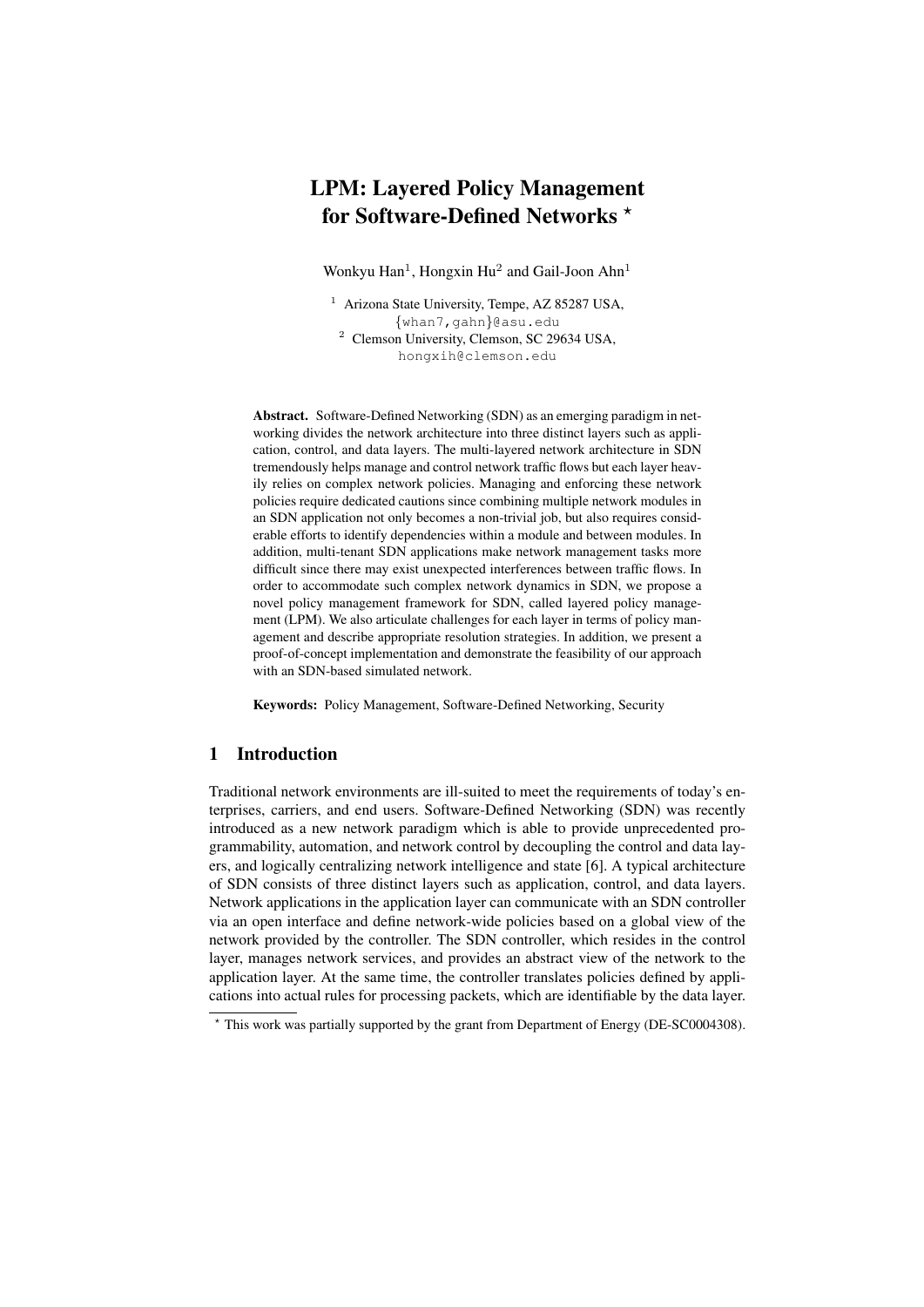The multi-layered SDN architecture significantly helps manage and process network traffic flows. However, each layer of SDN architecture heavily relies on complicated network policies and managing those policies in SDN requires not only dedicated cautions but also considerable efforts. Our study reveals that such a multi-layered architecture brings great challenges in policy management for SDN as follows:

- Policy management in SDN application layer: An SDN application could employ multiple modules, such as Firewall (FW), Load-Balance (LB), Route, and Monitor, to process the same flow by composing rules produced by those modules [9]. However, such a task is not trivial since rules may overlap each other within a module (intra-module dependency) or between modules (inter-module dependency).
- Policy management in SDN control layer: In SDN control layer, there may exist multiple SDN applications running on top of a controller and they might jointly process the same traffic flow. In such a situation, flow rules from different applications that process the same flow may also overlap each other (inter-application dependency) and even lead to policy conflicts [10].
- Policy management in SDN data layer: In SDN data layer, different flows may go through the same switches and rules defining different flows in the same flow table may also overlap each other (intra-table dependency). In such a case, an unintended modification of a flow path could happen.

To address the above-mentioned challenges, we propose a novel framework for managing policies with respect to three layers in SDN architecture. In SDN application layer, we adopt a policy segmentation mechanism to compute and eliminate intramodule and inter-module dependencies, and enable a secure and efficient policy composition. In SDN control layer, our framework identifies inter-application dependencies and provides two kinds of resolution strategies. In addition, we propose a flow isolation mechanism to resolve intra-table dependencies in SDN data layer. We also provide a prototype implementation of our framework in an open SDN controller and evaluate our approach using a real-world network configuration and an emulated OpenFlow network.

This paper is organized as follows. Section 2 overviews our framework and presents policy management challenges and corresponding resolution strategies based on three layers of SDN architecture. In Section 3, we describe our implementation details and evaluation results followed by the related work discussed in Section 4. Section 5 concludes this paper.

## 2 Layered Policy Management (LPM) Framework

#### 2.1 Overview

Our LPM framework enables a layered policy management with respect to three layers of SDN architecture as illustrated in Figure 1.

In SDN application layer, a main challenge comes from policy composition in an SDN application, where intra-module and inter-module dependencies should be addressed. Partially or entirely overlapped rules in a module make nontrivial intra-module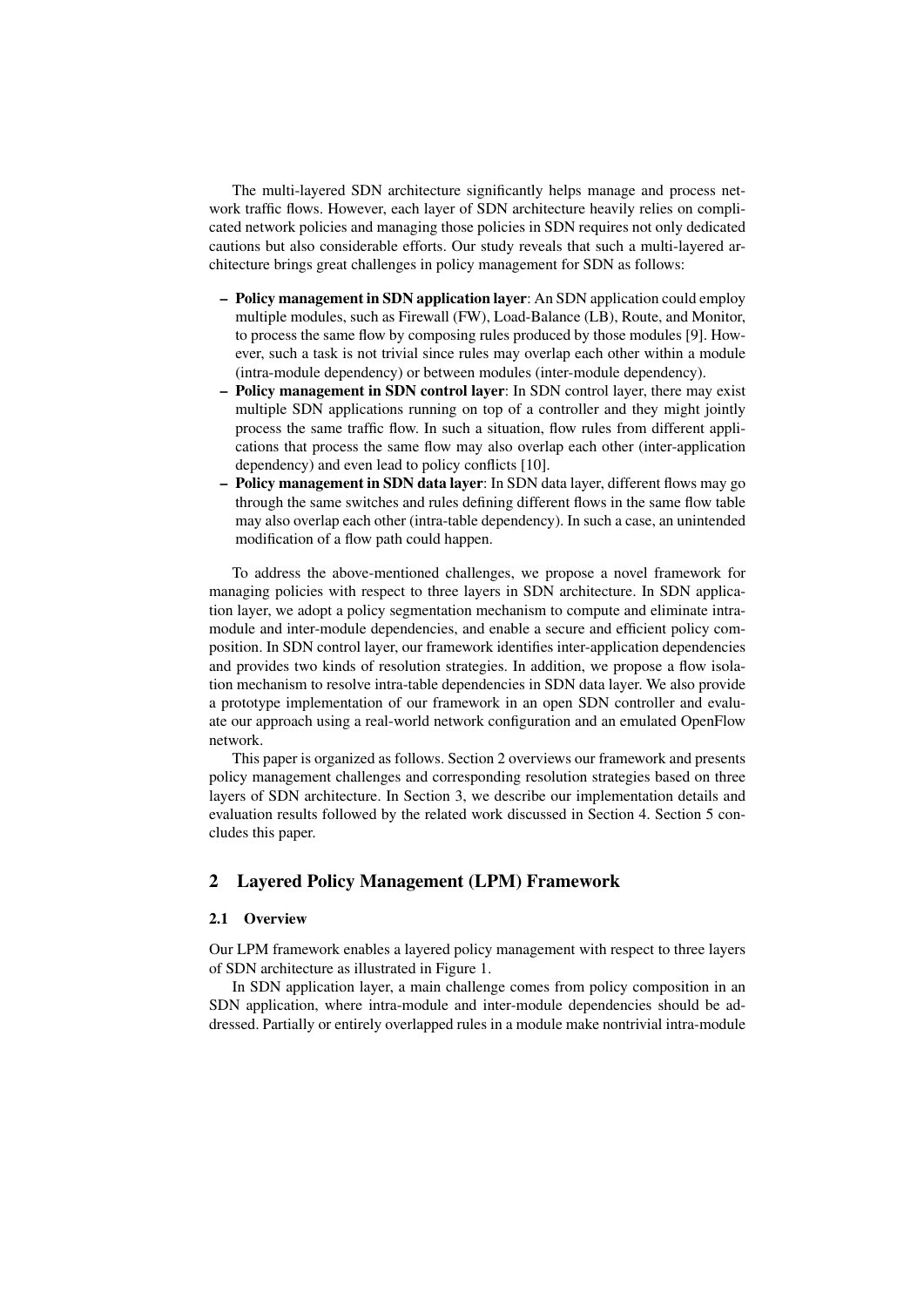

Fig. 1. Multi-layered SDN policy management: (i) application layer; (ii) control layer; and (iii) data layer.

dependencies and make the process of policy composition more difficult. In addition, inter-module dependencies between security and non-security modules may cause security challenges due to inappropriate composition sequence and dynamic packet modification. Our framework addresses insecure and inefficient policy composition issues in an SDN application and adopts a policy segmentation mechanism to address those issues.

In SDN control layer, multiple applications in an SDN controller processing the same flow may cause inter-application dependencies. As shown in Figure 1, App 2 and App 3 intend to process the same flow  $Flow 2$ , thereby the policies produced by two applications may conflict with each other. Our framework also leverages the policy segmentation mechanism to eliminate the conflicts and applies two resolution strategies by allowing them to jointly process the same flow or assigning dependent applications with different priorities to break inter-application dependencies.

In SDN data layer, each physical switch stores a number of flow rules with corresponding priorities into its flow table. A rule defining one flow, such as  $F \text{low} 1$  in Figure 1, with a lower priority might be affected by another rule for another flow, such as Flow 2 in Figure 1, with a higher priority, causing intra-table dependency. Since intra-table dependency might change the behaviors of associated flows, our framework provides a flow isolation mechanism to address such an issue.

#### 2.2 Policy Management in SDN Application Layer

Considerations and Challenges While an SDN application with multiple modules processes a network traffic flow, a fundamental consideration is to address intra-module and inter-module dependencies in policy composition. To illustrate these issues, we adopt two kinds of policy composition operators introduced in [9]. "*Parallel*" operator (*|*) means the *union* of two modules and generates a set of packet processing rules which should be applied to the same flow simultaneously. "*Sequential*" operator (*≫*) stands for the serialization of modules so that the matching rules would be performed one by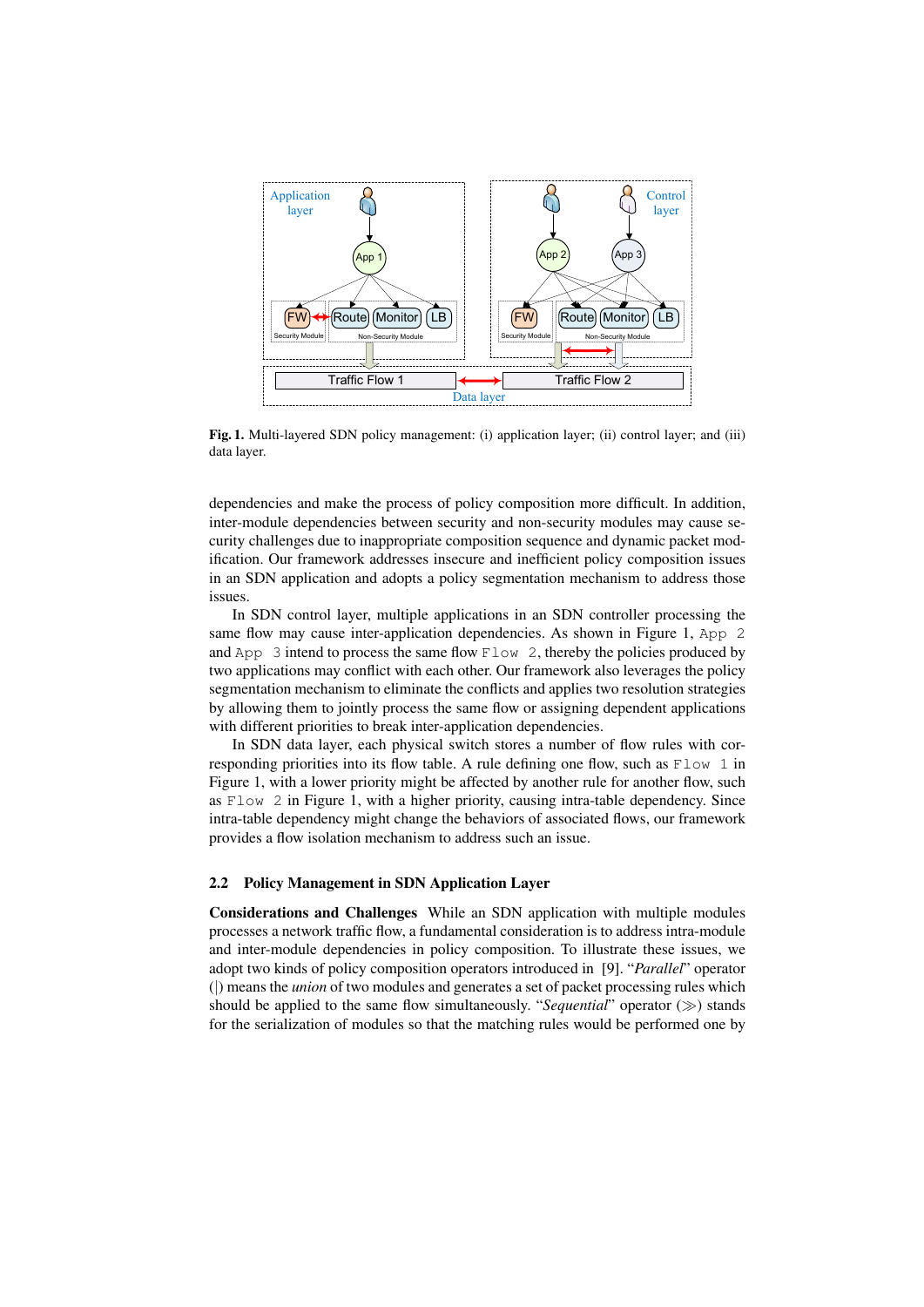one on the same flow. We next investigate several policy management challenges in SDN application layer.

| <b>Firewall Policy</b>                                                   | <b>Route Policy</b>                                          |
|--------------------------------------------------------------------------|--------------------------------------------------------------|
| $ r_1$ : src = 10.0.x.x, dst = 1.2.3.x $\rightarrow$ deny                | $r_5$ : src = 10.0.0.x, dst = 1.2.3.4 $\rightarrow$ fwd(1)   |
| $ r_2$ : dst = 1.2.3.4 $\rightarrow$ allow                               | $r_6$ : src = 10.2.2.2, dst = 1.2.x.x $\rightarrow$ fwd(2)   |
| $r_3$ : src = 10.0.0.x, dst = 1.2.3.x $\rightarrow$ deny                 | $ r_7$ : src = 10.2.2.2, dst = 1.2.3.x $\rightarrow$ fwd(3)  |
|                                                                          |                                                              |
| <b>Load-balance Policy</b>                                               | <b>Monitor Policy</b>                                        |
| $\vert r_4$ : src = 10.0.1.1, dst = 1.2.x,x $\rightarrow$ src = 10.2.2.2 | $ r_8$ : src = 10.0.1.1, dst = 1.2.10.11 $\rightarrow$ count |
|                                                                          | $ r_9$ : src = 10.1.x.x, dst = 1.2.3.4 $\rightarrow$ count   |

Fig. 2. Sample policies defined by four different network modules.

- (1) *Intra-module and inter-module dependency*: Assume that there exist four different modules in an SDN application, such as Firewall (FW), Load-Balance (LB), Route, and Monitor, and all rules in each module have been sorted by their priorities as depicted in Figure 2. In FW policy,  $r_1$ ,  $r_2$ , and  $r_3$  are mutually dependent, and  $r_2$ and  $r_3$  are partially overlapped by  $r_1$ , representing intra-module dependencies. In addition, the rule  $r_1$  in FW policy is dependent with both  $r_4$  in LB policy and  $r_5$ in Route policy, representing inter-module dependencies. Furthermore, since  $r_2$  in FW policy is dependent with *r*<sup>9</sup> in Monitor policy, FW module is dependent with all other modules which implies that determining inter-module dependencies requires considerable efforts.
- (2) *Insecure and inefficient policy composition*: Suppose that two modules in an SDN application are sequentially composed, represented as *LB ≫ FW*. In this case, *r*<sup>4</sup> in LB policy modifies packets' source IP address to 10.2.2.2 and could enable malicious packets to bypass the firewall since  $r_1$  in FW policy cannot block these packets. Hence, we could notice that an inaccurate sequence during the composition may cause security breaches in SDN applications. In addition, a programmer may want to compose two modules in parallel, such as *FW | Route*. We could observe that all rules in FW policy are dependent with  $r<sub>5</sub>$  in Route policy. Since  $r_1$  has the highest priority,  $r_1$  and  $r_5$  can be jointly combined and the following rule can be obtained:  $src = 10.0.0.x$ ,  $dst = 1.2.3.4 \rightarrow deny, fwd(1)$ . Indeed,  $r_5$ is not necessary to be composed with FW rules, since the FW rule  $r_1$  ultimately blocks packets matching the rule pattern. Therefore, we could also observe that it is obviously inefficient to *always* compose the multiple policies as Pyretic [9] does.

As discussed above, there exist a few challenges in the application layer. First, since the security policies are generally considered more important than the policies produced by non-security modules, distinguishing security modules from non-security modules is vital in composing secure policies. In addition, commodity SDN switches typically support only a few thousands of rules [12], hence we should also strive to provide mechanisms with respect to an efficient policy composition.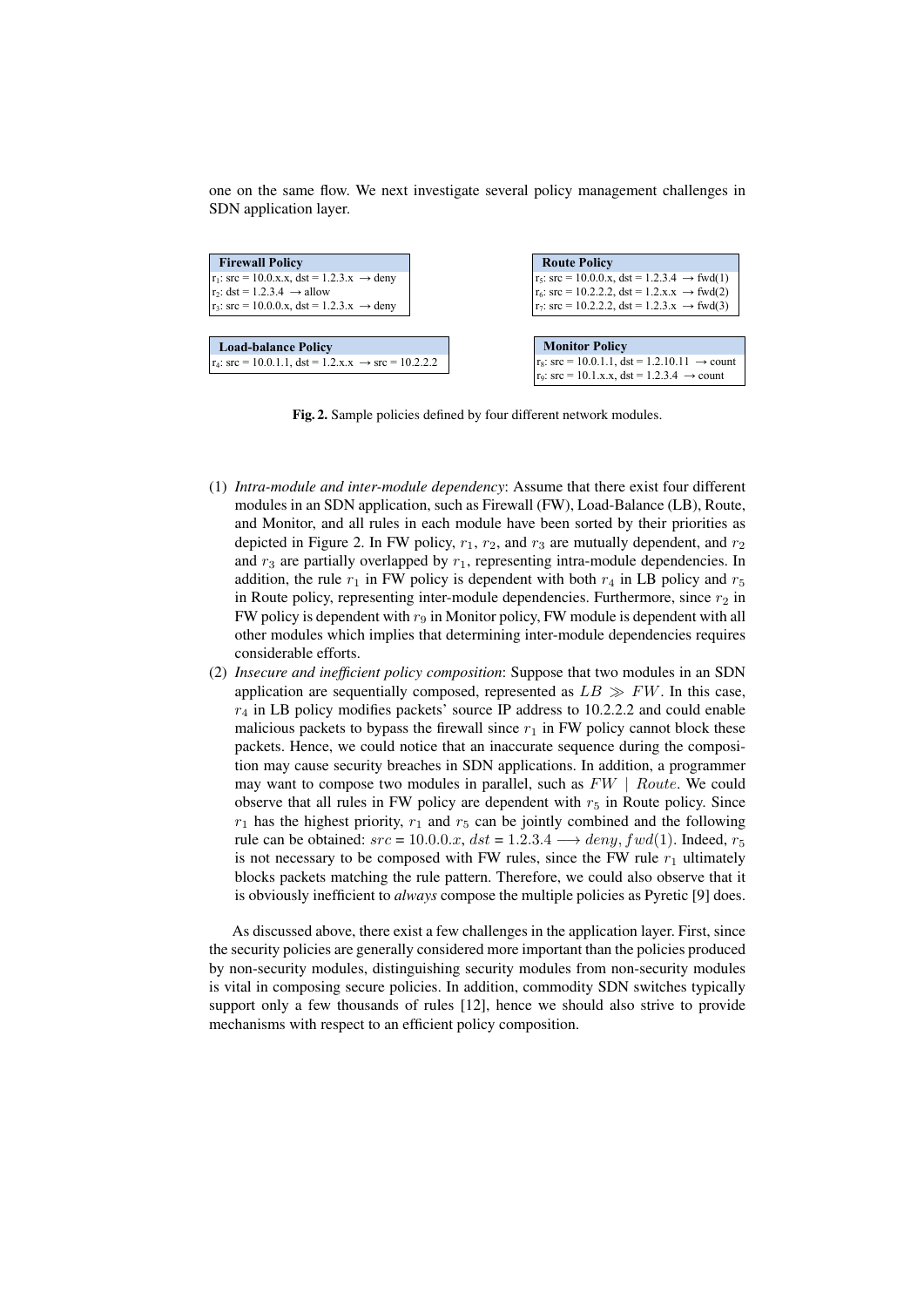Resolution Strategy Our resolution approach globally examines all modules along with their rules to identify overlapping rules and generate disjointed matching space for removing intra-module and inter-module dependencies. To eliminate these dependencies, we first sort the rules in each module by their priorities and insert all modules into a global segmentation table. Derived from the approach discussed in [8], our policy segmentation mechanism generates a set of disjointed matching space, called *segment*. For example,  $r_1$  and  $r_2$  in FW policy are partially dependent with each other. Thus, we obtain three disjointed segments:  $s_a = r_1 - r_2$ ,  $s_b = r_2 - r_1$ , and  $s_c = r_1 \cap r_2$ . Each segment maintains overlapping rules, which indicate the existence of intra-module or inter-module dependencies.

Regarding intra-module dependencies, not all overlapping rules from the same module in a segment are effective, since only one of those rules with the highest priority will be applicable to process matching packets. Therefore, to remove intra-module dependencies, we only need to consider the *effective* rule for policy composition. However, inter-module dependencies between security and non-security modules may cause insecure and inefficient policy composition as discussed above. To address such an issue, we distinguish security modules from non-security modules using a separator (:), which indicates that its left-hand side refers security modules with higher priorities while nonsecurity modules are located on the right-hand side with lower priorities. At the same time, to achieve an efficient policy composition, our resolution only enables to composing *allow* rules from security modules with other rules from non-security modules since it is unnecessary to perform policy composition once a rule from security modules denies the matching space. For instance, the composition sequence,  $LB \gg FW$ , is not valid in our scheme since the separator (:) would distinguish security modules and non-security modules, i.e., *FW* : *LB*. In addition, our mechanism does not compose  $r_1$  in FW policy with  $r_4$  in LB policy. Because  $r_1$  is a *deny* rule, our mechanism simply generates a *deny* flow entry without considering overlapping rules from non-security modules.

#### 2.3 Policy Management in SDN Control Layer

Inter-application Dependency The root cause for inter-application dependencies is that multiple SDN applications may attempt to enforce their policies over the same network flow. Suppose that APP 2 in Figure 1 composes LB, Route and Monitor modules sequentially,  $LB \gg Route \gg Monitor$ . However, APP 3 composes the same modules in the opposite order,  $Monitor \gg Route \gg LB$ . Incoming packets matching the source IP address 10.0.1.1 and the destination IP address 1.2.10.11 will be managed by two different applications, since both  $r_4$  in LB policy and  $r_8$  in Monitor policy can handle these packets. The APP 2 first applies  $r_4$  in LB policy to modify the source IP address of matched packets to 10.2.2.2 and then applies  $r_6$  in Route policy to forward them to port 2. Note that there is no matching rule in Monitor policy. On the other hand, the APP 3 first enforces  $r_8$  in Monitor policy to count the packets of the same flow and then drops the matched packets because there is no matching rule in Route policy.

Resolution Strategy In our resolution approach, we consider two situations: (i) different applications are allowed to jointly manage the same flow and (ii) applications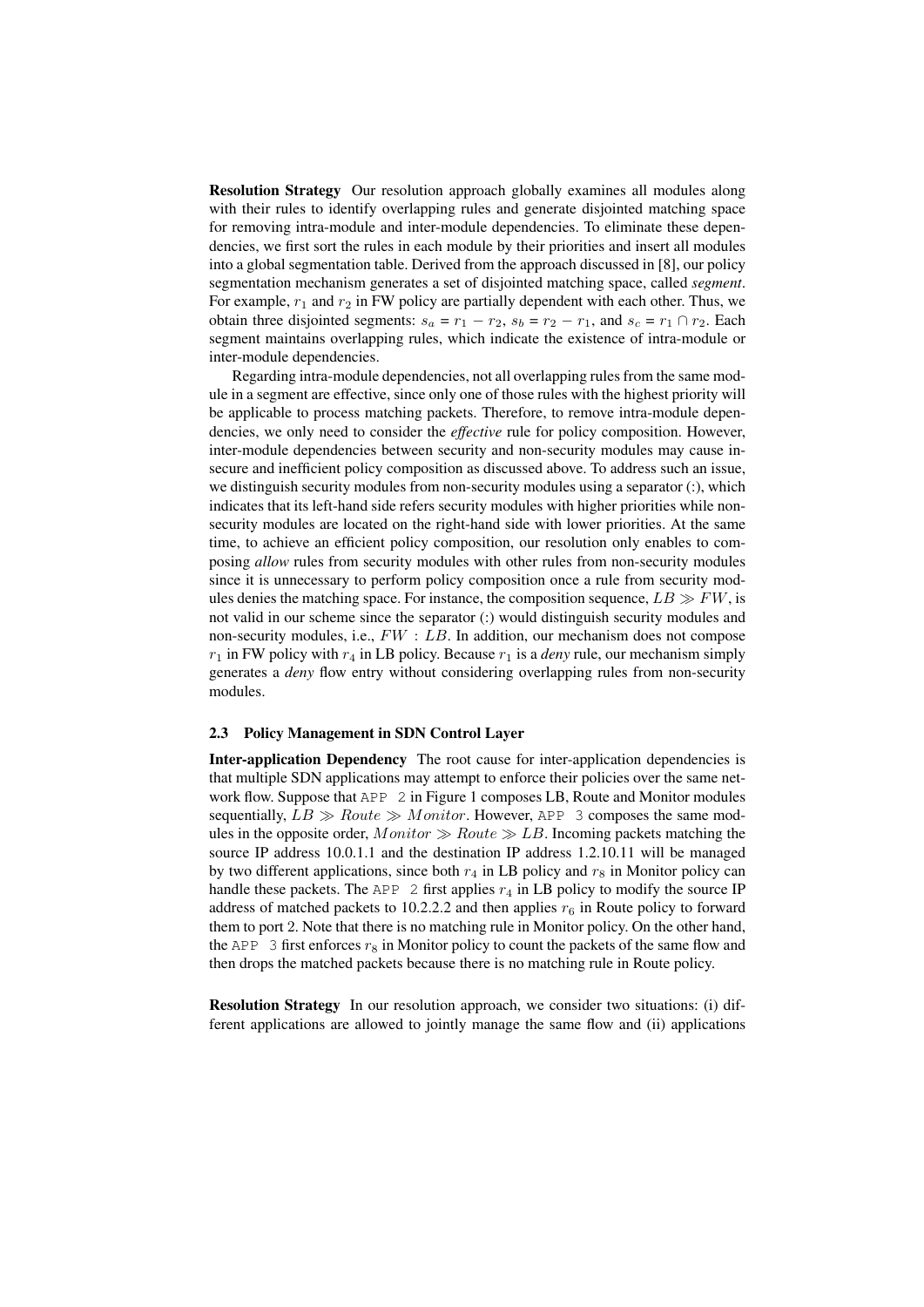are mutually exclusive. For the former case, we may allow inter-application dependencies and apply composition operators to combine multiple policies from different applications. With respect to the latter case, we eliminate inter-application dependencies by assigning different priorities to conflicting applications. Then, the application with the highest priority overrides the applications with the lower priorities when the flows are processed. For example, an application that employs security modules may have a higher priority to take the precedence over other normal applications. Different conflict resolution strategies proposed by our previous work [8] are also applied to resolve inter-application dependencies caused by conflicting applications.

### 2.4 Policy Management in SDN Data Layer

Intra-table Dependency The flow paths of distinct flows managed by different SDN applications may overlap each other in the flow tables, introducing intra-table dependencies. For example, suppose that there exist two traffic flows processed by different applications as shown in Figure 1. One application, App 1, generates a policy for a flow Flow 1, which matches packets whose source and destination IP addresses are 10.2.2.2 and 1.2.3.4 respectively and forwards the packets to the port 2. On the other hand, another application App 2 manages a different flow Flow 2, but the generated policy modifies the source IP address of matched packets to 10.2.2.2 and forwards the packets to the port 2. Even though incoming packets of two flows might be different, outgoing packets for those flows may overlap with each other. Thus, this situation may cause a potential loss of flow control for an application if there exists an intra-table dependency between the flow paths.

Resolution Strategy Our resolution approach for this layer is to remove intra-table dependencies through *flow isolation*. Inspired by the approach discussed in [7], which leverages tags to differentiate packets belonging to different versions of policies for enabling consistent network updates, we also utilize tags to eliminate the dependencies in a flow table. Using this strategy, a new flow policy is preprocessed by adding a tag to distinguish the matching pattern with other policies. The rule of the flow policy in the ingress switch will take additional action on the packets to label them with the same tag. When the packets leave the network, the corresponding rule of the flow policy in the egress switch will remove the tag from the packets.

## 3 Implementation and Evaluation

We have implemented our framework on top of an open SDN controller, Floodlight [1]. Our proof-of-concept implementation captures every flow rule created by applications and produces a set of segments, which are able to remove intra-module and inter-module dependencies. Also, our resolution strategy component obtains a global view of network from the Floodlight controller and utilizes various resolution strategies for SDN control layer and data layer.

Our experiments were performed with Floodlight v0*.*90 and Mininet v2*.*1*.*0 [3]. We obtained a *real-world* network configuration from Stanford backbone network [2],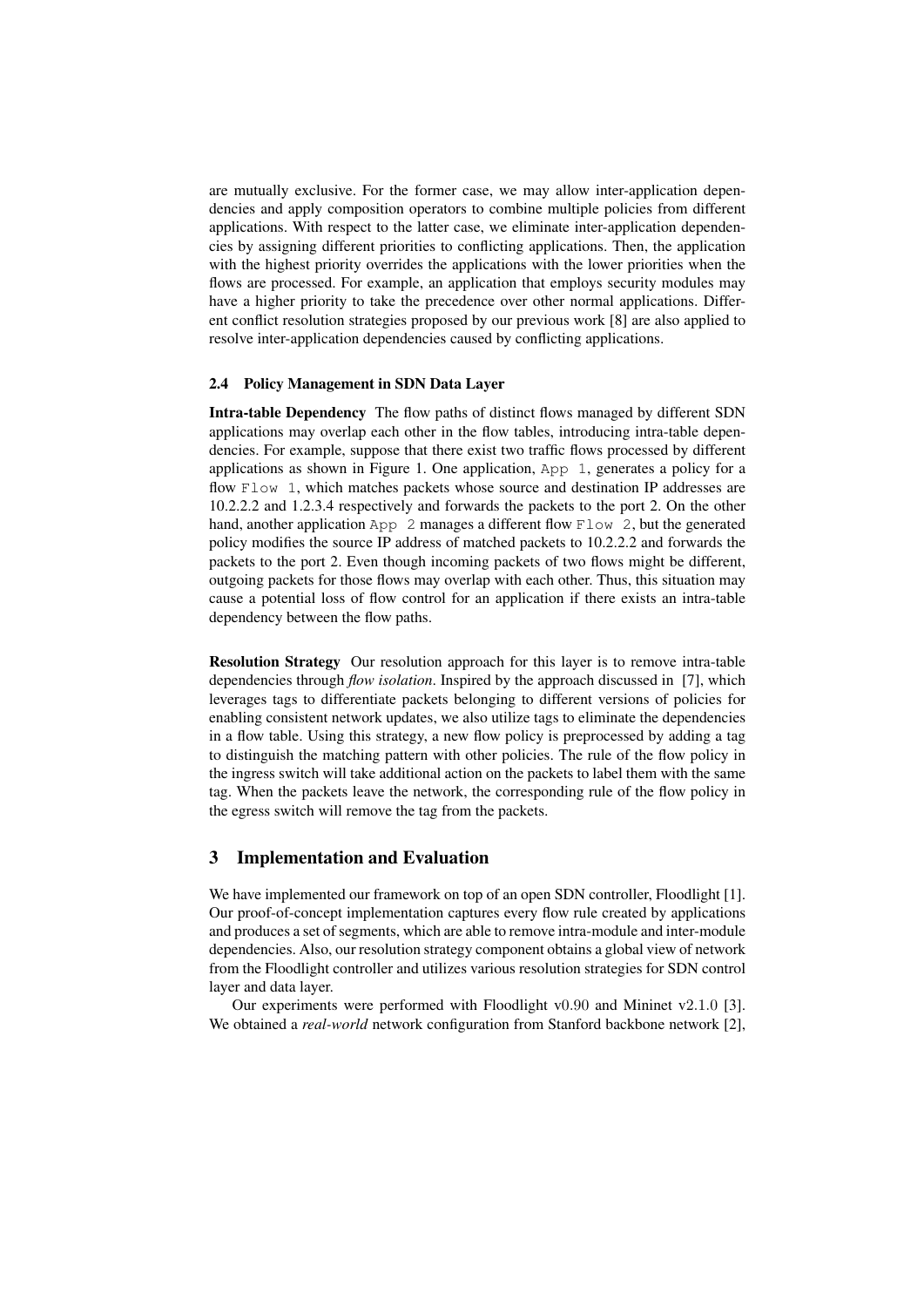

Fig. 3. Experimental results of our approach

which has 26 switches with corresponding ACL rules. We removed redundant ACL rules, converted them to a FW policy, and in turn obtained 1*,* 206 FW rules in total. At the same time, we generated 8*,* 908 Floodlight-recognizable flow rules by parsing original network rules in Stanford network configuration. Because these real network rules perform both routing and load-balancing tasks, we assume that these rules are generated by two modules, *Route* and *LB* modules.

To measure overheads caused by our policy segmentation mechanism, we installed all network rules into the simulated network and measured the update operation of policy segmentation. Our experiments show that 456 segments out of 688 FW rules were produced by the policy segmentation mechanism and 8*,* 273 segments out of 8*,* 908 network rules were generated. As shown in Figure 3(a), 75% of updates were completed within 0*.*2 milliseconds and most of cases (98%) were computed in less than 0*.*5 milliseconds.

We also evaluated the performance of two resolution strategies: (i) assigning priorities to eliminate inter-application dependencies in the SDN control layer and (ii) updating VLAN fields (flow-tagging) to eliminate intra-table dependencies in the SDN data layer. Both resolution strategies update a set of flow rules which define corresponding flows. First, we measured elapsed time for assigning priorities of rules. As shown in Figure 3(b), the elapsed time grows in accordance with the increased number of rules per each flow. Similarly, we checked the elapsed time for updating VLAN fields for isolating conflicting flows. The elapsed time increases with the increased number of rules per each flow, as expected. However, it generally took more time, since our mechanism needs to figure out ingress and egress switches in examining flows, adding and striping VLAN tags from the packets.

# 4 Related Work

Modular network programming has recently received considerable attention in SDN community. For instance, Pyretic [9] enables a program to combine different policies generated by different modules together using policy composition operators. However, due to the lack of policy dependency detection mechanism in Pyretic, it is obviously inefficient to *always* compose the multiple policies and install them into the network switches. FRESCO [11] deals with security application development framework using